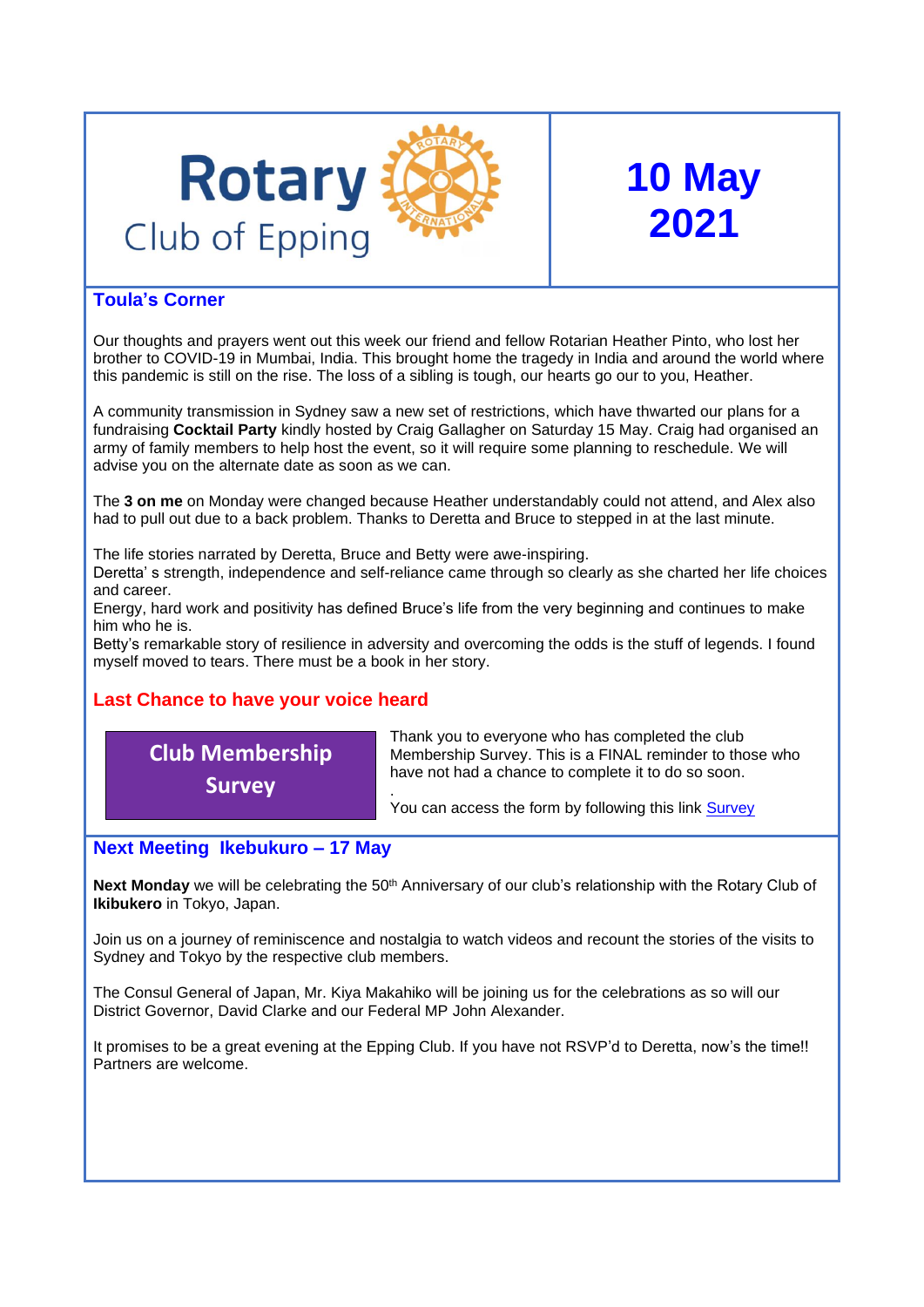### **What's coming up**



| <b>Rotary Club of Epping</b>                 |                                                      |                                                                                                           |
|----------------------------------------------|------------------------------------------------------|-----------------------------------------------------------------------------------------------------------|
| Monday Night Program 2020-2021               |                                                      |                                                                                                           |
| Date                                         | Venue                                                | <b>Speaker</b>                                                                                            |
| To be rescheduled, due to Covid restrictions | <b>Craig Gallagher' Home at</b><br><b>Meadowbank</b> | Cocktail Party to raise funds for San<br>Isidro                                                           |
| Monday, 17 May 2021                          | Club, Epping                                         | Ikibukero - A relationship of 50 Years<br>Speaker: Consul General of Japan in<br>Sydney, Mr Kiya Masahiko |
| Monday, 24 May 2021                          | Hotel, Epping                                        | North Epping Primary School<br>Kerry Goldhagen, Relieving Principal<br>Glenn Gallagher, School Groundsman |
| Monday, 31 May 2021                          | Hotel, Epping                                        | Club Forum<br>Discuss outcomes of Survey                                                                  |
| Monday, 7 June 2021                          | Hotel, Epping                                        | Stephanie Ho<br><b>Polar Adventurer and Mountaineer</b>                                                   |
| Monday, 14 June 2021                         | <b>NO MEETING</b>                                    | <b>QUEEN'S BIRTHDAY</b>                                                                                   |
| Monday, 21 June 2021                         | Hotel, Epping                                        | Rob Philips, Chairman, Bendigo Bank                                                                       |
| Monday, 28 June 2021                         | Club, Epping                                         | Changeover with District Governor<br>Elect Lindsay May                                                    |

### **Community Raffle – Call for Action**

The Raffle books have been printed and we need the support of ALL members to help sell the 100 books of 20 tickets each. If all tickets are sold we stand to raise over \$4500 for our effort.

How can I help I hear you ask??

Simple, you can help by three ways

- 1. Take one of more books to sell to your family and friends.
	- a. You can sell face to face.
	- b. You can use your email of Facebook page to spread the word. Your friends can purchase raffle tickets and transfer the money directly into your bank account and you can reserve the tickets for them.
- 2. Another way to help is to volunteer on a Saturday for a two-hour session to sell the tickets at either North Epping Shopping Plaza or in Carlingford, Corner North Rocks Road and Plympton Road.

To book your spot, or for more information, please contact Deretta at [secretary@eppingrotary.org.au](mailto:secretary@eppingrotary.org.au)

#### **Toula**

Along with the wine sales, this will be our biggest fund raiser for the year. We hope to make a net profit of \$4,500.

It was encouraging that every member who attended last Monday took at least 1 raffle book. Each book has 20 tickets. Members are encouraged to sell the tickets rather than buy the book themselves but obviously member choice.

Deretta and I will have raffle books and the member spreadsheet next Monday night for those who were absent last Monday.



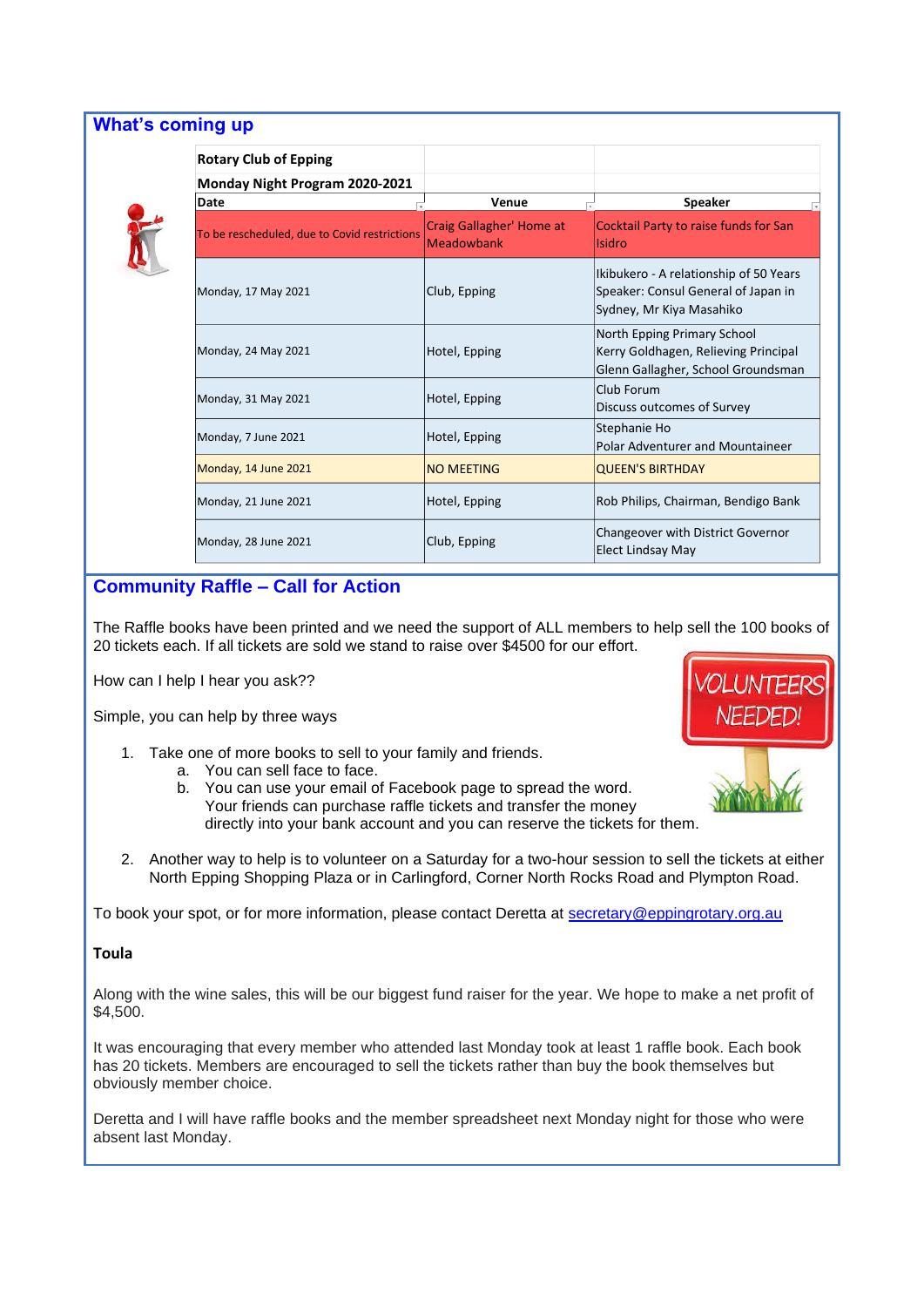We still have gaps for Saturday morning ticket sales at North Epping and North Carlingford where we'll be setting up to sell tickets over the next 6 Saturdays.

Please contact me if you can do a 8-10 am shift or a 10- midday shift at one of the above locations in coming weeks.

Below are details of methods of selling tickets, prizes, ticket cost and where the money will go.

1. We are hoping each member takes 1 or 2 booklets (more available if you feel comfortable) to sell privately as per normal with raffles.

2. Email details to friends with a photo of the raffle tickets with prizes and prices. Provide your bank details to your friends to transfer money to your account. Reference their name, mobile number and Rotary. When you have finished selling, transfer the funds to the Epping Rotary account.

Epping Rotary. BSB 633000 Account 135781490 Reference Your name + Raffle.

3. We'll be setting up tables at North Epping and Carlingford North to sell tickets as a Club to the public. Details next Rim.

**Bruce**



# Community

# Raffle

The Rotary Club of Epping is running a Community Raffle to raise funds for its community project.

### Cost of Tickets

- $\bullet$  1 for \$5
- 3 for \$10
- 8 for \$20

### Prizes

- 1. 2 nights at Werri beach, Gerringong at a house by the ocean, which sleeps 6
- 2. Rawson's Restaurant \$200 voucher; donated by The Epping Club.
- 3. One mixed dozen Epping Rotary wine bottles; worth \$160 donated by the Rotary Club of Epping
- 4. \$100 Macquarie Shopping Centre Gift Card; donated by Macquarie Shopping Centre
- 5. \$100 voucher from Epping Hotel